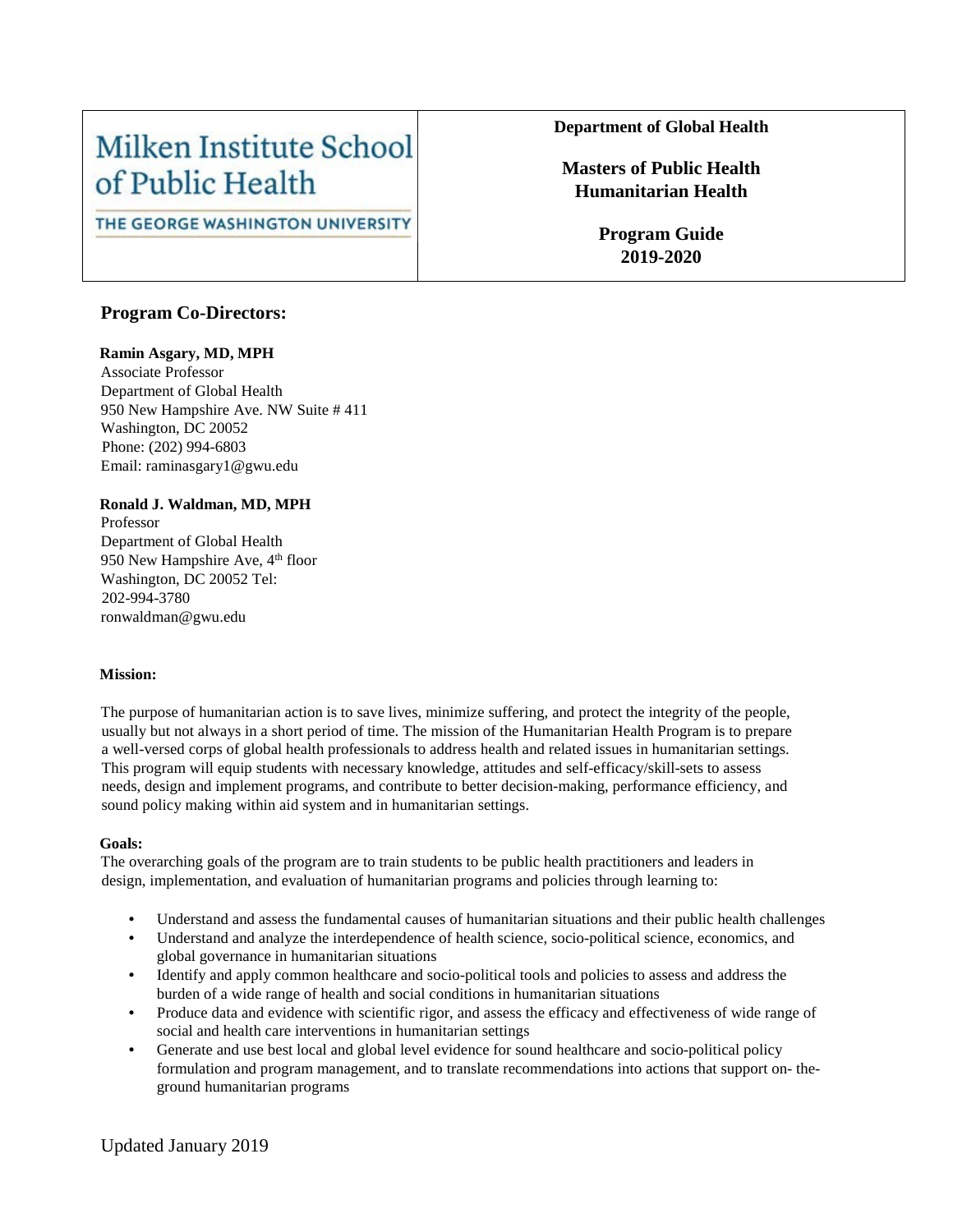- Develop strong cultural sensitivity and cross- and inter-cultural competencies within diverse health and political systems in humanitarian aid
- Develop understanding of and assume leadership positions in humanitarian aid industry and related disciplines
- Work with methodological rigor in and contribute to international-level priority setting, program design, implementation, and evaluation
- Communicate effectively the results of research and practice to a diverse group of stakeholders in humanitarian settings

## **PROGRAM COMPETENCIES**

#### **1. Identify and address the ethical and socio-cultural issues of humanitarian programs, policies and research.**

Relevant courses:

- PUBH 6461 Ethics and Accountability in Humanitarian Settings
- PUBH 6416 Ethical & Cultural Issues in Global Health Research & Programs
- **2. Explain and analyze major problems and challenges, and their multilevel determinants, challenges in humanitarian settings and strategies and interventions to address them.** Relevant courses:
	- PUBH 6480 Public Health in Complex Emergencies
	- PUBH 6469 Humanitarian Aid Seminar Series
	- PUBH 6464 Mental Health and Psychosocial Issues in Humanitarian Settings
- **3. Describe the institutional landscape and the governance system in the aid system, and the interrelationship of foreign policy and health outcomes in humanitarian settings** Relevant courses:
	- PUBH 6480 Public Health in Complex Emergencies
	- PUBH 6469 Humanitarian Aid Seminar Series
- **4. Communicate public health and medical evidence on humanitarian topics to a variety of audiences including technical experts, lay population, policymakers, and other relevant stakeholders while engaging and working with diverse individuals, organizations, and communities with respect for different values, beliefs and practices**

Relevant courses

- PUBH 6469 Humanitarian Aid Seminar Series
- PUBH 6463 Communication Strategies and Planning in Humanitarian Settings
- **5. Apply the principles of and select monitoring frameworks and evaluation methods for effective humanitarian interventions**.

Relevant courses:

- PUBH 6412 Global Health Quantitative Research Methods
- PUBH 6461 Ethics and Accountability in Humanitarian Settings PUBH 6411 Global Health Qualitative Research Methods
- **6. Understand and apply leadership and management skills to support implementation of humanitarian operations and policy changes at international level.**

Relevant courses:

- PUBH 6461 Ethics and Accountability in Humanitarian Settings
- PUBH 6463 Communication Strategies and Planning in Humanitarian Settings PUBH 6469 Humanitarian Aid Seminar Series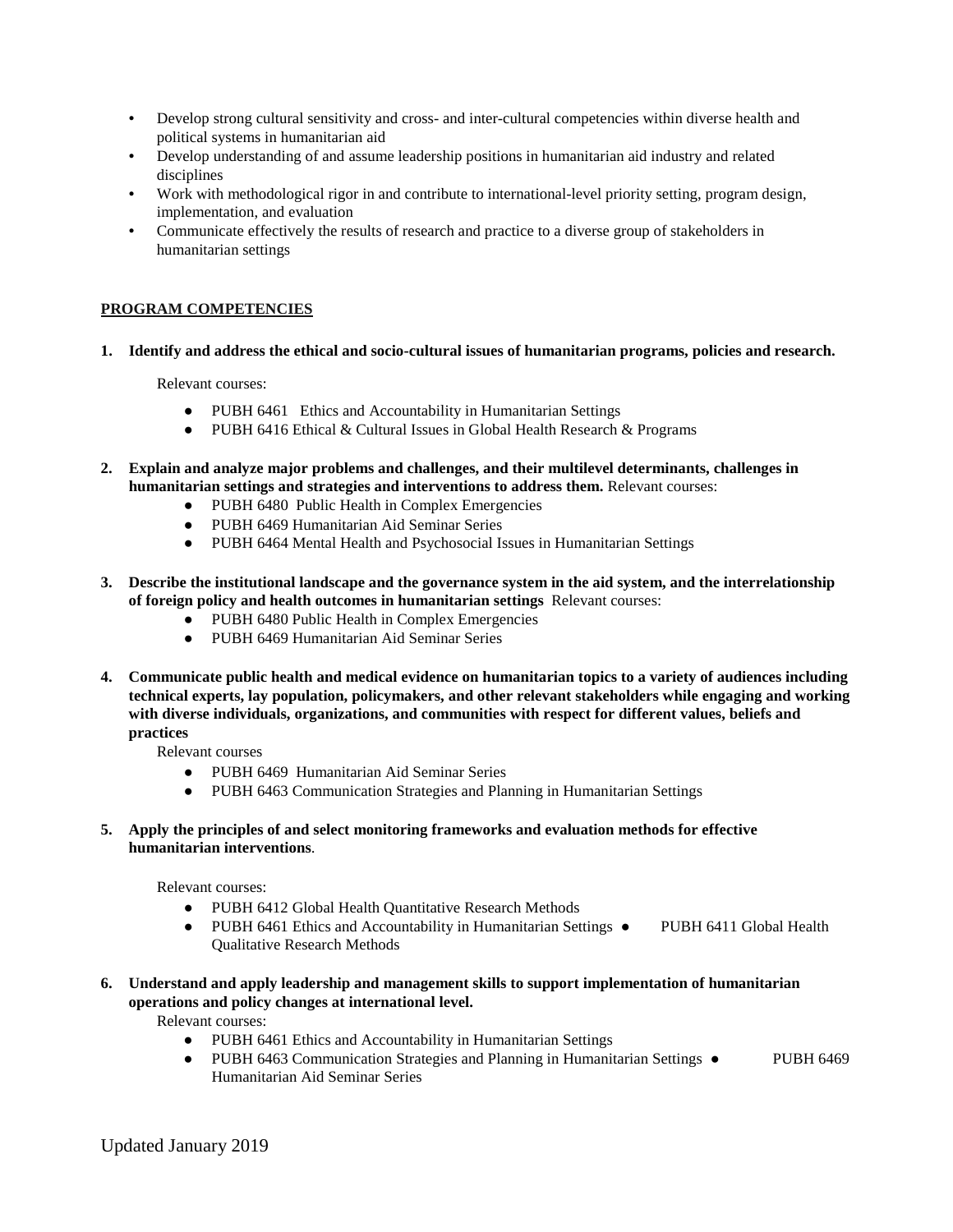**7. Describe various context-specific designs and capacity assessment of humanitarian system and programming, analyze major multi-institutional and multi-sectoral challenges and initiatives and partnerships** 

## **affecting their performance in humanitarian aid system for sound practice recommendations** Relevant

courses:

- PUBH 6461 Ethics and Accountability in Humanitarian Settings
- PUBH 6492 Global Health Programs and Control of Chronic Diseases PUBH 6469 Humanitarian Aid Seminar Series
- **8. Describe and assess the inter-relationship between the protection, health promotion, and human rights and population outcomes in humanitarian situations**.

Relevant courses:

- PUBH 6461 Ethics and Accountability in Humanitarian Settings
- PUBH 6465 Reproductive Health and Gender-Based Violence in Humanitarian Settings
- **9. Understand and apply the principles of rigorous researching and critical appraisal of publications and evidence, and writing and presenting the findings of research projects in humanitarian settings**

Relevant courses:

- PUBH 6461 Ethics and Accountability in Humanitarian Settings
- PUBH 6480 Public Health in Complex Emergencies
- PUBH 6412 Global Health Quantitative Research Methods
- **10. Describe and address current main communicable, non-communicable, and other pathologies across the populations, geographic locations, and social and political contexts in the humanitarian field.**

Relevant courses:

- PUBH 6492 Global Health Programs and Control of Chronic Diseases
- PUBH 6132 WASH/Disaster Relief Management and Development
- PUBH 6480 Public Health in Complex Emergencies

### **Program Requirements:**

**Please make sure to follow the program guide for the academic year in which you matriculated into the program.**

MPH students who select the MPH in Humanitarian Health program enroll in Core Courses (19 credits), ProgramSpecific Courses (19 credits), and general electives (7 credits).

|                                               | <b>Master of Public Health</b><br><b>Humanitarian Health MPH</b>         |  |                      |  |  |  |  |  |
|-----------------------------------------------|--------------------------------------------------------------------------|--|----------------------|--|--|--|--|--|
|                                               | <b>Program Requirements 2019-2020</b>                                    |  |                      |  |  |  |  |  |
| <b>Course Number</b>                          | <b>Semester Offered</b><br>Grade<br><b>Course Name</b><br><b>Credits</b> |  |                      |  |  |  |  |  |
| <b>Required MPH Core Courses (19 credits)</b> |                                                                          |  |                      |  |  |  |  |  |
| <b>PUBH 6002</b>                              | <b>Biostatistical Applications for Public Health</b>                     |  | Fall, Spring, Summer |  |  |  |  |  |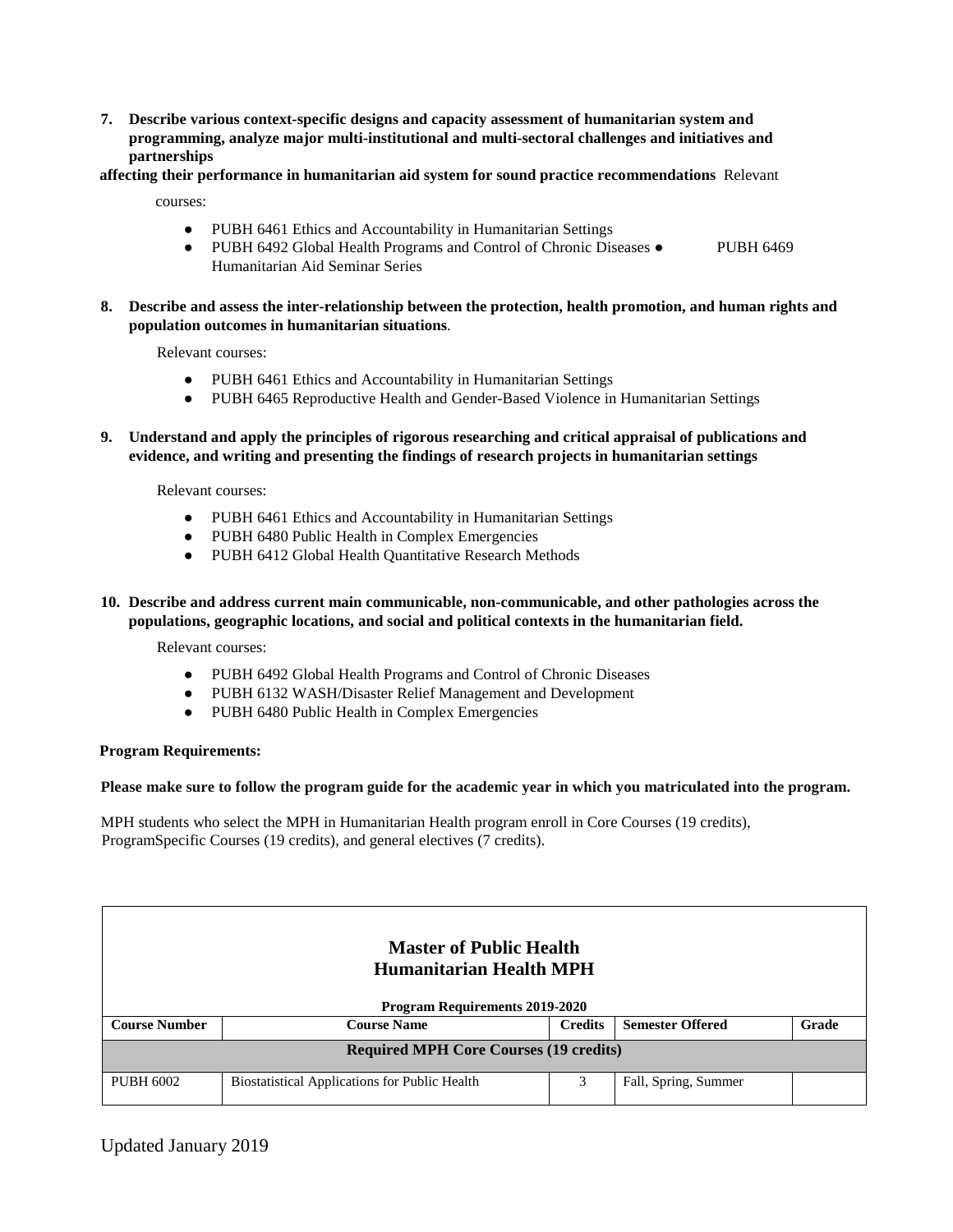| <b>PUBH 6003</b>                     | Principles and Practice of Epidemiology                                                                                     | $\mathfrak{Z}$      | Fall, Spring, Summer                   |  |
|--------------------------------------|-----------------------------------------------------------------------------------------------------------------------------|---------------------|----------------------------------------|--|
| <b>PUBH 6007</b>                     | Social and Behavioral Approaches to Public Health                                                                           | $\overline{2}$      | Fall, Spring, Summer                   |  |
| <b>PUBH 6009</b>                     | Fundamentals of Program Evaluation                                                                                          | $\sqrt{2}$          | Fall, Spring, Summer                   |  |
| <b>PUBH 6011</b>                     | Environmental and Biological Foundations of Public<br>Health                                                                | 3                   | Fall, Spring, Summer                   |  |
| <b>PUBH 6012</b>                     | Fundamentals of Health Policy                                                                                               | 3                   | Fall, Spring, Summer                   |  |
| <b>PUBH 6021</b>                     | Essentials of Public Health Practice & Leadership I:<br>Leading Self and Teams in Public Health                             | $\mathbf{1}$        | Fall, Spring, Summer                   |  |
| PUBH 6022*                           | Essentials of Public Health Practice & Leadership II:<br>Managing Organizations and Influencing Systems in<br>Public Health | 1                   | Fall, Spring, Summer                   |  |
| <b>PUBH 6023</b>                     | <b>Interprofessional Education Experience</b>                                                                               | $\mathbf{0}$        | Fall, Spring, Summer                   |  |
| <b>PUBH 6015</b>                     | <b>Culminating Experience</b>                                                                                               | $\overline{2}$      | Fall, Spring, Summer                   |  |
|                                      | <b>Required Program Specific Courses (20 credits)</b>                                                                       |                     |                                        |  |
| <b>PUBH 6480</b>                     | Public Health in Complex Emergencies                                                                                        | $\overline{c}$      | Fall                                   |  |
| <b>PUBH 6400</b>                     | <b>Global Health Frameworks</b>                                                                                             | $\overline{c}$      | Fall                                   |  |
| <b>PUBH 6410</b>                     | Global Health Study Design                                                                                                  | $\mathbf{1}$        | Fall, Spring                           |  |
| <b>PUBH 6412</b>                     | Global Health Quantitative Research Methods<br>(prerequisite: PUBH 6002)                                                    | $\overline{3}$      | Fall, Spring, Summer                   |  |
| <b>PUBH 6416</b>                     | Ethical & Cultural Issues in Global Health Research &<br>Programs                                                           | $\mathbf{1}$        | Fall, Spring                           |  |
| <b>PUBH 6461</b>                     | Ethics and Accountability in Humanitarian Settings<br>(Prerequisite: PUBH 6480)                                             | $\mathbf{1}$        | Fall                                   |  |
| <b>PUBH 6462</b>                     | Nutrition and Food in Large Humanitarian Emergencies<br>(Prerequisite: PUBH 6480)                                           | $\mathbf{1}$        | Spring                                 |  |
| <b>PUBH 6463</b>                     | Communication Strategies and Planning in<br>Humanitarian Settings (Prerequisite: PUBH 6480)                                 | $\overline{2}$      | Fall                                   |  |
| <b>PUBH 6464</b>                     | Mental Health in Humanitarian Settings (Prerequisite:<br><b>PUBH 6480)</b>                                                  | $\mathbf{1}$        | Spring                                 |  |
| <b>PUBH 6465</b>                     | Reproductive Health and Gender-Based Violence in<br>Humanitarian Settings (Prerequisite: PUBH 6480)                         | $\mathbf{1}$        | Fall                                   |  |
| <b>PUBH 6469</b>                     | Humanitarian Aid Seminar Series (Prerequisite: PUBH<br>6480)                                                                | 1                   | Fall                                   |  |
| <b>PUBH 6132</b>                     | WASH/Disaster Relief Management and Development                                                                             | $\overline{c}$      | Fall (online)                          |  |
| <b>PUBH 6492</b>                     | Global Health Programs and Approaches to the Control<br>of Chronic Diseases                                                 | 2                   | Fall                                   |  |
|                                      | <b>Elective Courses (6 credits)</b>                                                                                         |                     |                                        |  |
|                                      | <b>Select from list below</b>                                                                                               |                     |                                        |  |
|                                      | Other PUBH and IAFF courses may be selected with advance advisor approval                                                   |                     |                                        |  |
| <b>PUBH 6249</b>                     | Stat Packages/Data Management & Data Analysis                                                                               | 3                   | Fall, Spring                           |  |
| <b>PUBH 6262</b>                     | Introduction to Geographical Information Systems                                                                            | 1                   | Fall, Spring, Summer                   |  |
| <b>PUBH 6263</b><br><b>PUBH 6411</b> | <b>Advanced Geographical Information Systems</b><br>Global Health Qualitative Research Methods                              | 1<br>$\overline{2}$ | Fall, Spring, Summer<br>Spring, Summer |  |
| <b>PUBH 6435</b>                     | Global Health Program Design and Implementation                                                                             | $\overline{2}$      | Spring, Summer                         |  |
|                                      | (Prerequisite: PUBH 6400)                                                                                                   |                     |                                        |  |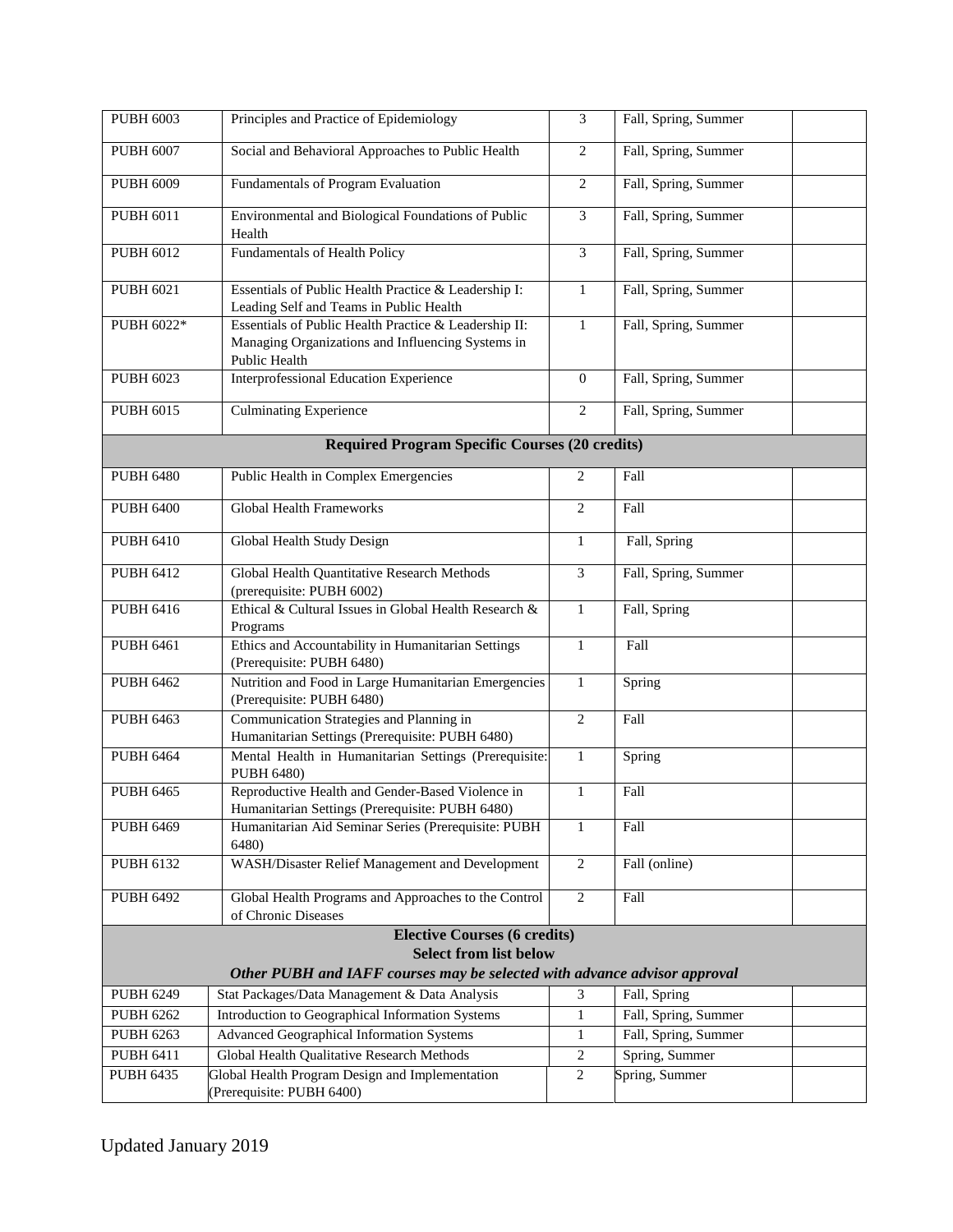| <b>PUBH 6441</b> | Global Health Organizations and Regulations                                    |    | Fall |  |
|------------------|--------------------------------------------------------------------------------|----|------|--|
| <b>PUBH 6442</b> | Comparative Health Systems                                                     |    | Fall |  |
| <b>PUBH 6484</b> | Prevention and Control of Vector Borne Diseases                                |    | Fall |  |
| <b>PUBH 6486</b> | Global Health Programs and Approaches to the Control of<br>Infectious Diseases |    | Fall |  |
| <b>PUBH 6487</b> | Emerging Zoonotic Diseases and Global Food Production                          |    | Fall |  |
| <b>Total</b>     |                                                                                | 45 |      |  |

*\* Note: In PUBH 6021 and PUBH 6022, the Applied Practice Experience (Practicum) will be introduced and guidelines and tools for fulfilling this requirement will be provided. Upon completion of the 120-hour required practicum, students will receive credit for PUBH 6022.* 

# **Advising Tips**

Always see your advisor for course scheduling and sequencing strategies, but remember that proper course selection, fulfilling requirements, and on-time graduation are your responsibilities. The Master of Public Health (MPH) curriculum consists of four types of courses (45 credits):

As an accredited School of Public Health, students in all GWSPH MPH programs are also required to fulfill both an interprofessional team experience and an applied practice experience. GWSPH has incorporated these requirements into the curriculum as follows:

Interprofessional Education (IPE) Experience:

• Following (or simultaneous to) enrollment in PUBH 6021 *Essentials in Public Health Practice & Leadership 1: Leading Self and Teams* (1-credit), students will be required to select an IPE experience from a host of options provided throughout your enrollment as a MPH student to participate in a one-time, case-based or activity-based learning experience. The IPE experience is a way to experience working with people from other professions/programs outside of public health. Students will have many opportunities to register for this zerocredit (no fee) IPE 'class' (PUBH 6023- *Interprofessional Education Experience*) and will receive credit upon successful completion.

Applied Practice Experience (Practicum):

The applied practice experience allows each student to individually demonstrate attainment of public health competencies. Information about the Practicum will be introduced in PUBH 6021 so students may begin planning for their practice experience. As a part of the content of PUBH 6022 *Essentials in Public Health Practice & Leadership 2: Managing Organizations & Influencing Systems* (1-credit), detailed information and an introduction to the necessary tools will be provided. Students are required to fulfill all requirements of the 120 hour Practicum experience to receive credit for this PUBH 6022.

# **Graduation Requirements**

- 1. **Graduate Credit Requirement:** 45 graduate credits are required.
- 2. **Course Requirements:** Successful completion of the Core Courses and the Program-Specific Courses are required.
- 3. **Practicum Requirement:** Students are required to fulfill all requirements of the Applied Practice Experience (Practicum) to receive credit for PUBH 6022.
- 4. **Interprofessional Education Experience (IPE):** Students are required to enroll and participate in an authorized IPE activity (PUBH 6023).
- 5. **Grade Point Requirement:** A 3.0 (B average) overall grade point average is required.
- 6. **Time Limit Requirement:** The degree must be completed within five years.

Updated January 2019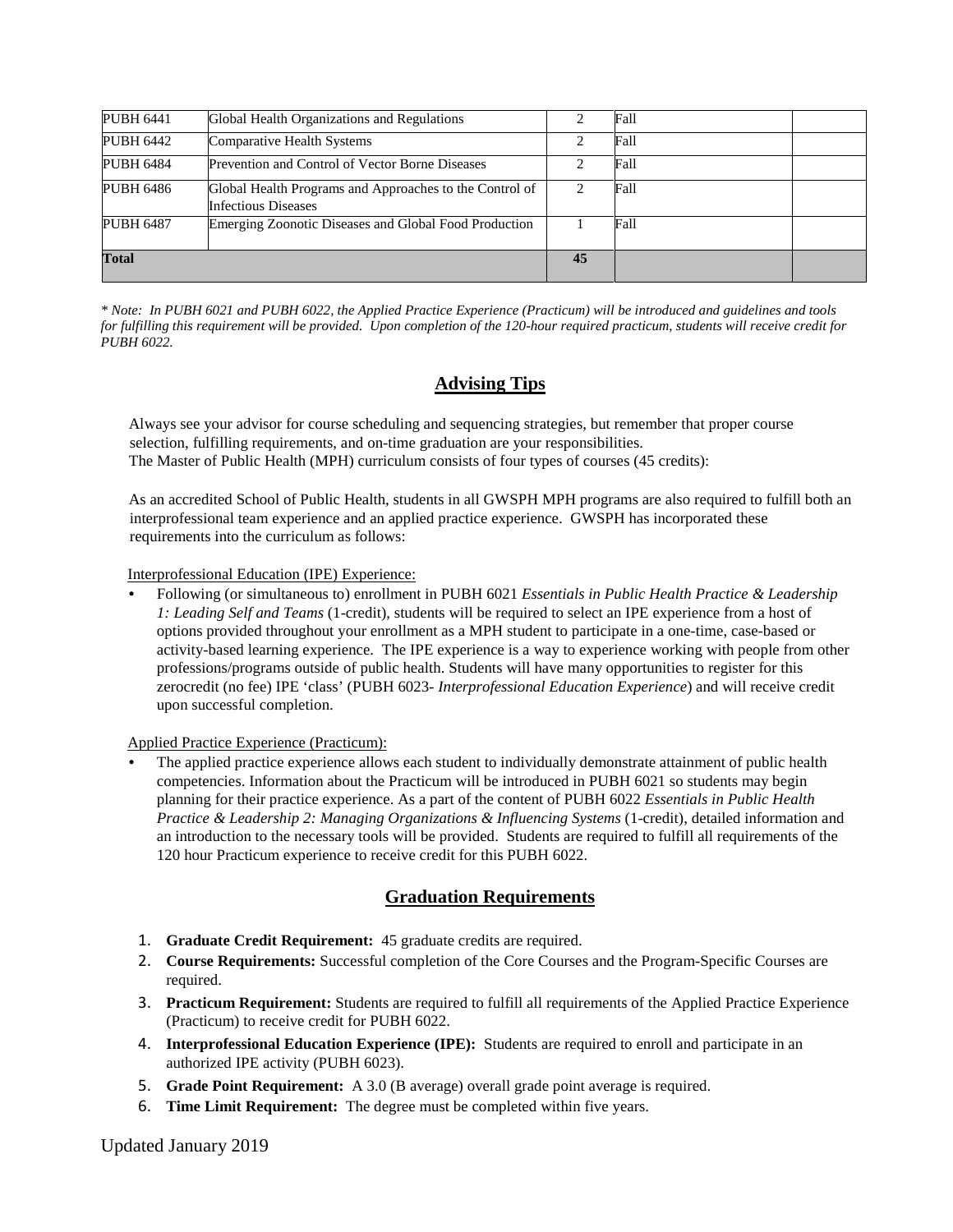- 7. **Transfer Credit Policy:** Up to 12 graduate credits that have not been applied to a previous graduate degree may be transferred to the MPH upon approval. Credits must have been earned from an accredited institution in the last 3 years with a grade point of 3.0 or better.
- 8. **CITI Training requirement:** All students are required to complete training regarding human subject protection regulation and the Health Insurance Portability and Accountability Act of 1996 (HIPAA). To fulfill this requirement, you must complete the Collaborative IRB Training Initiative (CITI) Course in The Protection of Human Research Subjects.
- 9. **Integrity Quiz & Plagiarism requirement**: All students are required to review the George Washington University Code of Academic Integrity and take the quiz within their first semester of study. The Code of Integrity and step-by-step instructions can be found here:<http://publichealth.gwu.edu/integrity>
- 10. **Professional Enhancement requirement**: Students must participate in 8 hours per degree program of Public Health-related lectures, seminars, and symposia, related to your field of study. Students must submit documentation of Professional Enhancement activities to the Office of Student Records. The documentation consists of the Professional Enhancement For[m http://publichealth.gwu.edu/academics/forms](http://publichealth.gwu.edu/academics/forms)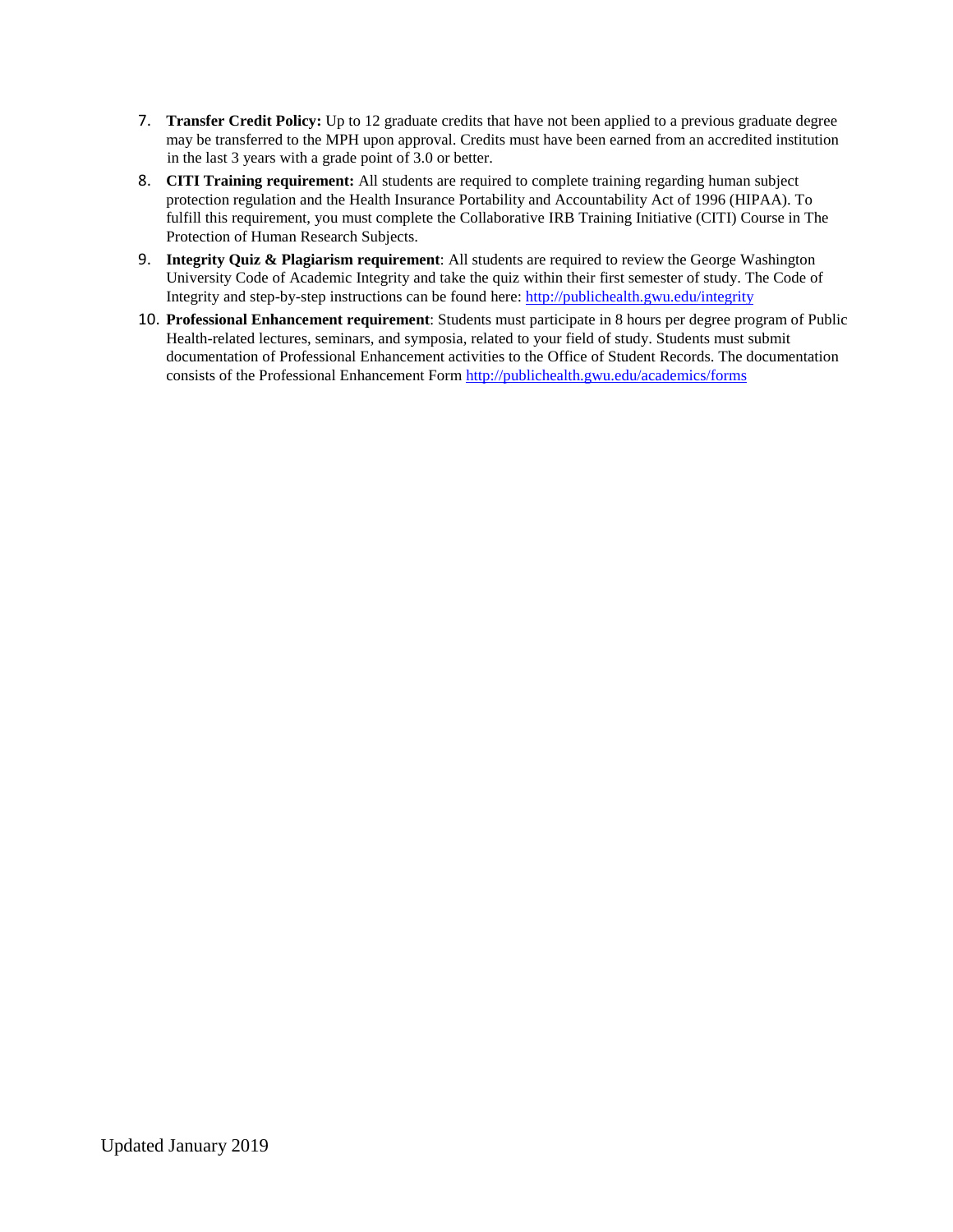## **The Department of Global Health Humanitarian Health MPH Course Mapping Example 2019-2020**

The following are advising tips relating to course sequencing:

• All students must take PUBH 6400 Global Health Frameworks, PUBH 6480 Public Health in Complex Emergencies, and PUBH 6003 Principles and Practice of Epidemiology during their first fall semester.

The Humanitarian Health program contains a total of 6 electives credits that must be chosen from the list of elective courses provided in the program guide or others if approved in advance by your advisor. Elective courses are often offered once per year, so students should plan which courses to take in advance. The 'Elective Course(s)' credits listed in the course maps below indicate the suggested distribution of these elective credits, but students can choose to distribute them however they feel fit. Students are advised to work with their advisor when deciding on electives.

Proposed course map 1: Allowing students to complete the program in 5 semesters.

| 1 <sup>st</sup> year Fall                                                              |                | 1 <sup>st</sup> year Spring                                            |                | 1 <sup>st</sup> year Summer                                                   |                |
|----------------------------------------------------------------------------------------|----------------|------------------------------------------------------------------------|----------------|-------------------------------------------------------------------------------|----------------|
|                                                                                        | <b>Credits</b> |                                                                        | <b>Credits</b> |                                                                               | <b>Credits</b> |
| 6480 Public Health in Complex Emergencies                                              | 2              | 6011 Environmental and Biological<br>Foundations of Public Health      | 3              | 6009 Fundamentals of Program Evaluation                                       | 2              |
| 6400 Global Health Frameworks                                                          | $\overline{2}$ | 6002 Biostatistical Applications for Public<br>Health                  | 3              | 6412 Global Health Quantitative Research<br><b>Methods</b>                    | 3              |
| 6469 Humanitarian Aid Seminar Series                                                   |                | 6464 Mental Health and Psychosocial Issues<br>in Humanitarian Settings |                | Elective course                                                               | $\overline{2}$ |
| 6003 Principles and Practice of<br>Epidemiology                                        | $\mathfrak{Z}$ | 6462 Nutrition and Food in Large<br>Humanitarian Emergencies           |                |                                                                               |                |
| 6461 Ethics and Accountability in<br><b>Humanitarian Settings</b>                      |                | 6416 Ethical and Cultural Issues in GH<br>Research                     |                |                                                                               |                |
| 6021 Leading Self and Teams in Public<br>Health                                        |                | 6012 Fundamentals of Health Policy: Public<br>Health and Healthcare    | $\overline{2}$ |                                                                               |                |
| 6007 Social and Behavioral Approaches to<br>Public Health                              | 2              |                                                                        |                |                                                                               |                |
| <b>Total semester credits</b>                                                          | 12             | <b>Total semester credits</b>                                          | 11             | <b>Total semester credits</b>                                                 | 7              |
|                                                                                        |                |                                                                        |                |                                                                               |                |
| 2nd year fall                                                                          |                | 2nd year spring                                                        |                | $2nd$ year Summer                                                             |                |
| 6463 Communication Strategies and<br>Planning in Humanitarian Settings                 | $\overline{2}$ | 6015 Culminating Experience*                                           | 2              | Students often opt to work on their<br>Culminating Experience over the summer |                |
| 6465 Reproductive Health and Gender-<br><b>Based Violence in Humanitarian Settings</b> |                | 6023 Interprofessional Education Experience                            | $\theta$       |                                                                               |                |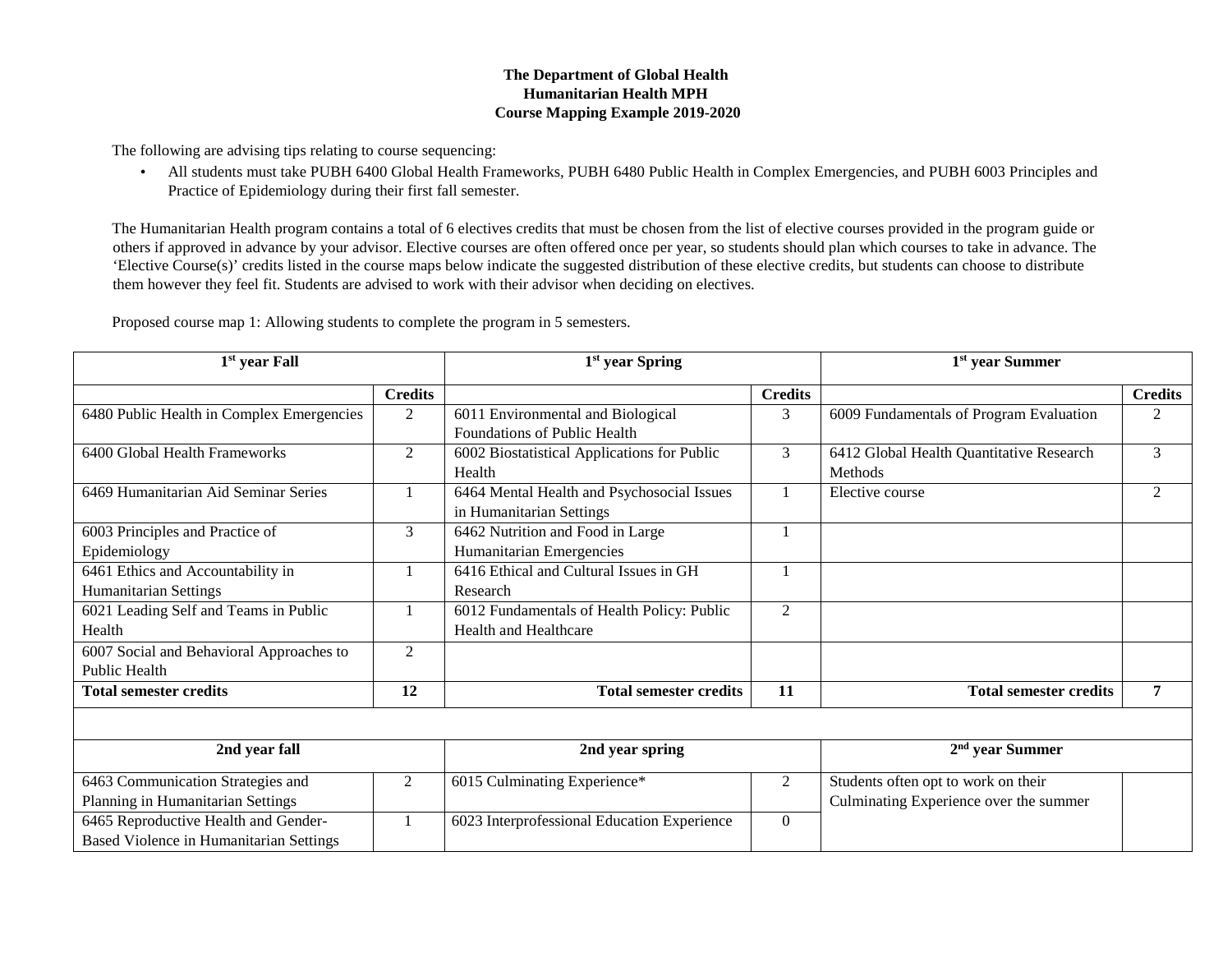| 6132 WASH/Disaster Relief Management and | Elective course |  |  |
|------------------------------------------|-----------------|--|--|
| Development                              |                 |  |  |
| 6410 Global Health Study Design          |                 |  |  |
| ----<br>__ _ _ _                         |                 |  |  |

Updated January 2019

| <b>Elective Courses</b>                    |    |  |                               |  |
|--------------------------------------------|----|--|-------------------------------|--|
| 6492 Global Health Programs and Control of | ∠  |  |                               |  |
| <b>Chronic Diseases</b>                    |    |  |                               |  |
| 6022 Managing Organizations and            |    |  |                               |  |
| Influencing Systems in PH                  |    |  |                               |  |
| <b>Total semester credits</b>              | TТ |  |                               |  |
|                                            |    |  | <b>Total semester credits</b> |  |

Proposed course map 2: Slower speed, allowing students to continue into their second summer. Most students will probably follow this.

| $1st$ year Fall                            |                | 1 <sup>st</sup> year Spring                 |                | 1 <sup>st</sup> year Summer        |                |
|--------------------------------------------|----------------|---------------------------------------------|----------------|------------------------------------|----------------|
|                                            | <b>Credits</b> |                                             | <b>Credits</b> |                                    | <b>Credits</b> |
| 6480 Public Health in Complex Emergencies  | $\overline{2}$ | 6007 Social and Behavioral Approaches to    | 2              | 6009 Fundamentals of Public Health | 2              |
|                                            |                | <b>Public Health</b>                        |                | <b>Program Evaluation</b>          |                |
| 6400 Global Health Frameworks              | $\mathfrak{2}$ | 6012 Fundamentals of Health Policy: Public  | $\overline{2}$ | 6022 Managing Organizations and    |                |
|                                            |                | <b>Health and Healthcare</b>                |                | Influencing Systems in PH          |                |
| 6003 Principles and Practice of            | 3              | 6002 Biostatistical Applications for Public | 3              | 6011 Environmental and Biological  | 3              |
| Epidemiology                               |                | Health                                      |                | Foundations of Public Health       |                |
| 6461Ethics and Accountability in           |                | 6462 Nutrition and Food in Large            |                |                                    |                |
| <b>Humanitarian Settings</b>               |                | Humanitarian Emergencies                    |                |                                    |                |
| 6021 Leading Self and Teams in Public      |                | 6464 Mental Health and Psychosocial Issues  |                |                                    |                |
| Health                                     |                | in Humanitarian Settings                    |                |                                    |                |
| 6469 Humanitarian Aid Seminar Series       |                |                                             |                |                                    |                |
| <b>Total semester credits</b>              | 10             | <b>Total semester credits</b>               | 9              | <b>Total semester credits</b>      | 6              |
|                                            |                |                                             |                |                                    |                |
| 2nd year Fall                              |                | $2nd$ year Spring                           |                | $2nd$ year Summer                  |                |
| 6492 Global Health Programs and Control of | $\overline{2}$ | 6412 GH Quantitative Research Methods       | 3              | 6023 Interprofessional Education   | $\Omega$       |
| <b>Chronic Diseases</b>                    |                |                                             |                | Experience                         |                |
| 6132 WASH/Disaster Relief Management and   | $\overline{2}$ | 6410 Global Health Study Design             |                |                                    |                |
| Development                                |                |                                             |                |                                    |                |
| 6463 Communication Strategies and          | 2              | 6416 Ethical and Cultural Issues in GH      |                | 6015 Culminating Experience*       | $\mathcal{D}$  |
| Planning in Humanitarian Settings          |                | <b>Research and Programs</b>                |                |                                    |                |